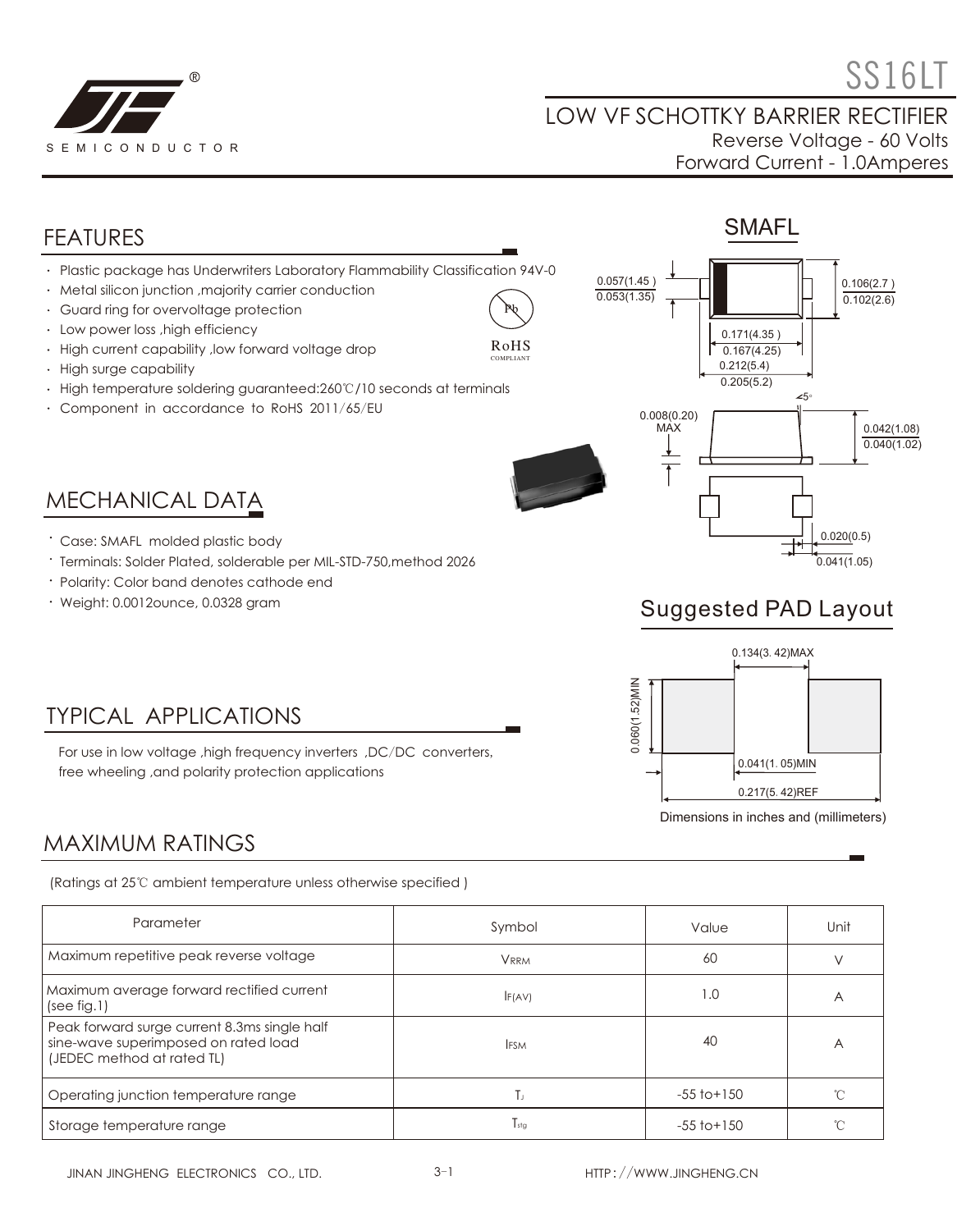# RATINGS AND CHARACTERISTIC OF SS16LT

## ELECTRICAL CHARACTERISTCS (TA=25℃ Unless otherwise noted)

| Parameter                    | <b>Test Conditions</b> |                       | Symbol              | TYP. | MAX. | Unit    |
|------------------------------|------------------------|-----------------------|---------------------|------|------|---------|
| Instaneous forward voltage   |                        | $T_A = 25^{\circ}$ C  | $V_F$ <sup>1)</sup> | 0.53 | 0.55 | $\vee$  |
|                              | $IF=1.0A$              | $T_A = 100^{\circ}C$  |                     | 0.47 | 0.49 |         |
|                              |                        | $T_A = 125^{\circ}$ C |                     | 0.45 | 0.47 |         |
| Reverse current              | $V_R = 60V$            | $T_A = 25^{\circ}C$   | $R^{2}$             | 60   | 150  | $\mu$ A |
|                              |                        | $T_A = 100^{\circ}C$  |                     | 5    | 10   | mA      |
|                              |                        | $T_A = 125^{\circ}C$  |                     | 15   | 30   |         |
| Typical junction capacitance | 4V, 1MHz               |                       | $C_{J}$             | 110  |      | pF      |

Notes: 1.Pulse test: 300 μs pulse width,1% duty cycle

2.Pulse test: pulse width≤40ms

## THERMAL CHARACTERISTCS

| Parameter                  | Symbol          | SS16LT | Unit |  |
|----------------------------|-----------------|--------|------|--|
| Typical thermal resistance | $R_{\theta}$ JA | 15     | °C/W |  |
|                            | $R_{\theta}$ JL | 28     |      |  |

3.Free air,mounted on recommended PCB ,2 oz.pad area

4.The heat generated must be less than thermal conductivity from junction to ambient:dPD/dtJ<1/R  $\theta$  JA

#### AVAILABALE PACK INFORMATION

| Product code | Pack | Reel Size<br>(mm) | Quantity<br>(pcs/ree) | Box Size<br>L×W×H<br>(mm) | Quantity<br>(reel/box) | Carton Size<br>L×W×H<br>(mm) | Quantity<br>(box/carton) |
|--------------|------|-------------------|-----------------------|---------------------------|------------------------|------------------------------|--------------------------|
| SS16LT-SMAFL | T/R  | $\Phi$ 280        | 5000                  | 285×285×40                | $\overline{2}$         | 305×305×440                  | 10                       |
| SS16LT-SMAFL | T/R  | $\Phi$ 180        | 3000                  | 185×185×80                | 4                      | 305×305×440                  | 5                        |